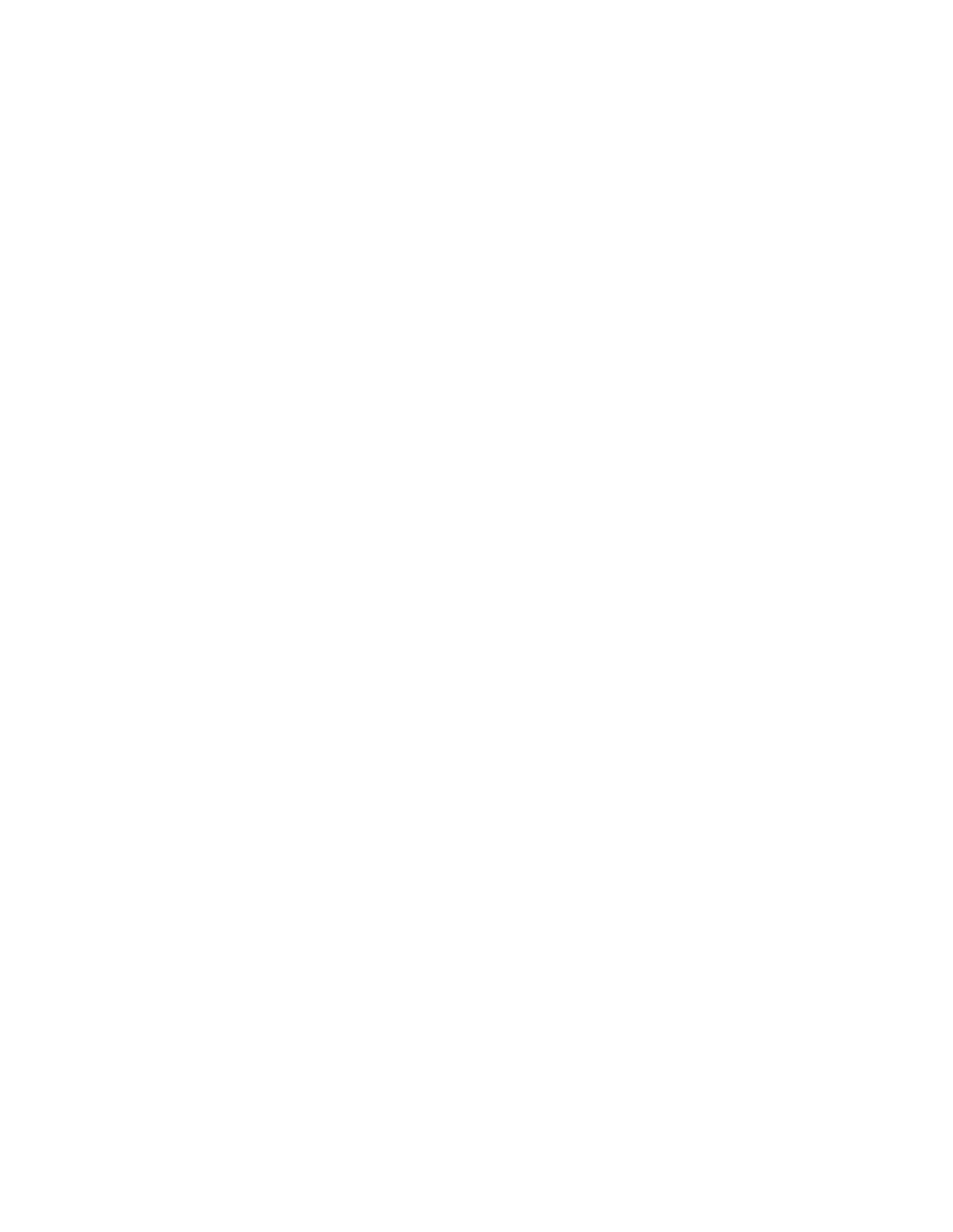

## **Academic Affairs, Student Life, and Athletics Committee**

May 25, 2021 9:00 am

## **AGENDA**

Call to Order and Opening Remarks

Roll Call

| Diversity - Student Success Initiative: Closing the Achievement Gap (Information)Tab 2 |  |
|----------------------------------------------------------------------------------------|--|
|                                                                                        |  |
|                                                                                        |  |
|                                                                                        |  |
| <b>Closing Remarks</b>                                                                 |  |

Adjournment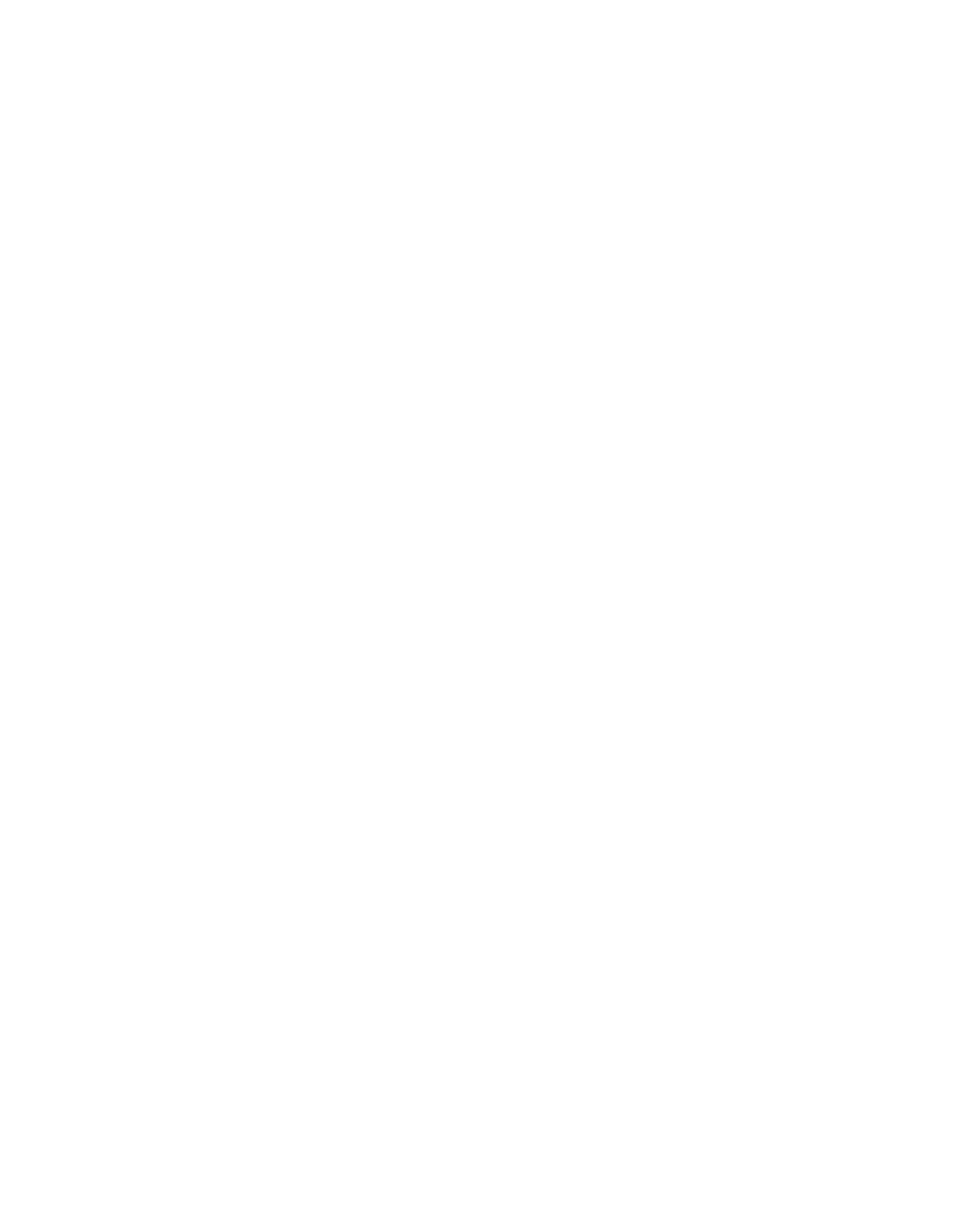

<span id="page-4-0"></span>**Academic Affairs, Student Life, and Athletics Committee**

**Action Item**

| DATE:             | May 25, 2021                                                                                                             |
|-------------------|--------------------------------------------------------------------------------------------------------------------------|
| SUBJECT:          | <b>Minutes of the March 16, 2021</b><br><b>Academic Affairs, Student Life, and</b><br><b>Athletics Committee Meeting</b> |
| <b>PRESENTER:</b> | Pam Wright                                                                                                               |

## **BACKGROUND INFORMATION:**

The Academic Affairs, Student Life, and Athletics Committee met on March 16, 2021.

Attached for your review and approval are the minutes from this meeting.

Committee Chair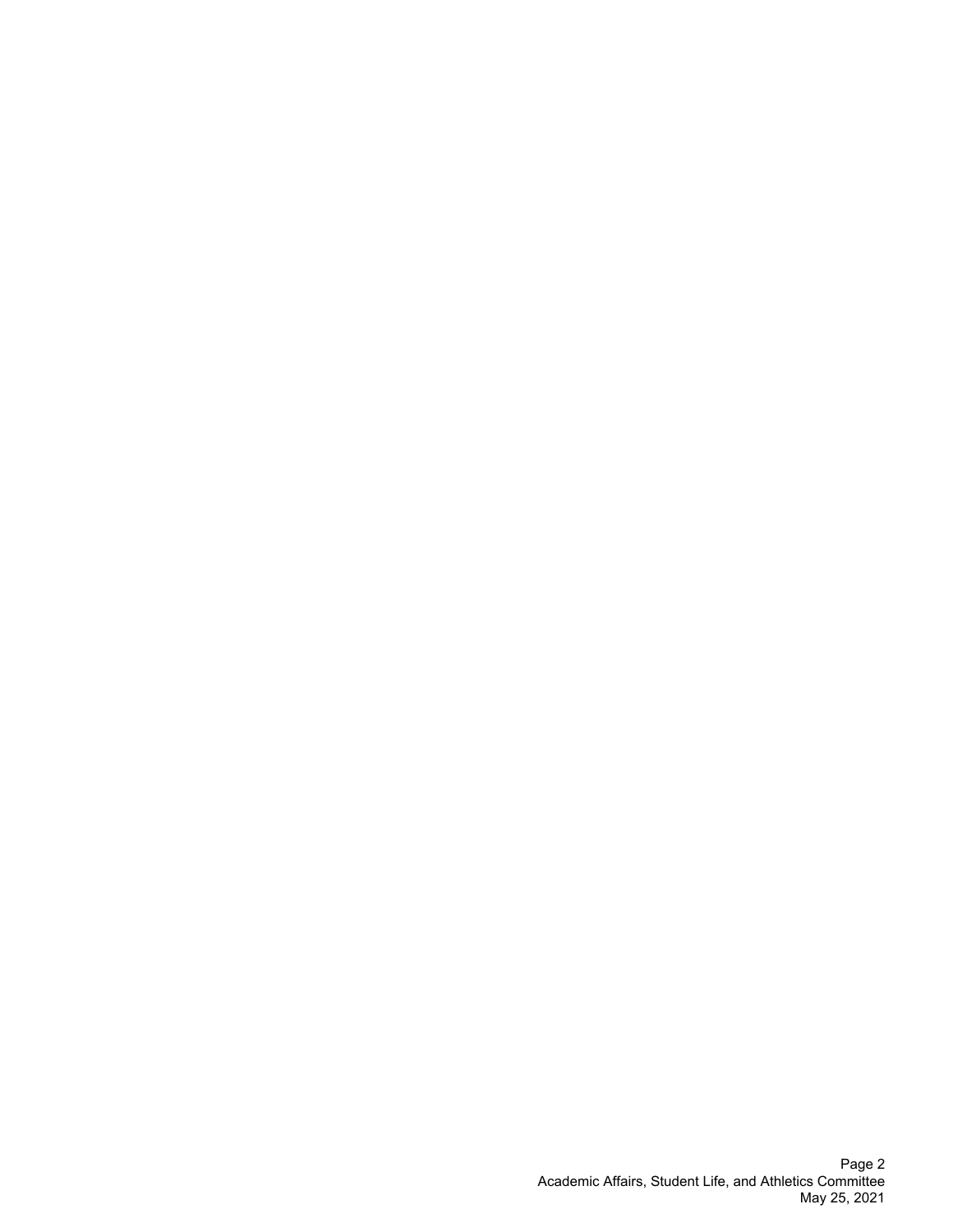## **MIDDLE TENNESSEE STATE UNIVERSITY BOARD OF TRUSTEES**

## **ACADEMIC AFFAIRS, STUDENT LIFE, AND ATHLETICS COMMITTEE MINUTES**

The Academic Affairs, Student Life, and Athletics Committee met on Tuesday, March 16, 2021, in the Miller Education Center Meeting Room at Middle Tennessee State University.

#### **Call to Order**

Committee Chair Pam Wright called the meeting to order at 12:17 p.m.

#### **Roll Call and Statement of Necessity**

Committee Chair Wright requested that Acting Board Secretary Jeff Farrar call the roll. The following Committee members were in attendance: J.B. Baker, Tom Boyd, Pete DeLay, Mary Martin, Steve Smith, Pam Wright, Delanie McDonald, Keith Huber, and Chris Massaro. Trustee Joey Jacobs participated in the meeting electronically and indicated he was able to clearly hear all others on the call, and there was no one else present in the room at his location. A quorum was declared.

Also present were Trustees Darrell Freeman and Chris Karbowiak. President Sidney A. McPhee; Mark Byrnes, University Provost; Andrew Oppmann, Vice President for Marketing and Communications; Bruce Petryshak, Vice President for Information Technology and Chief Information Officer; Deb Sells, Vice President for Student Affairs and Vice Provost for Enrollment and Academic Services; Alan Thomas, Vice President for Business and Finance; Brenda Burkhart, Chief Audit Executive; Jeff Farrar, Associate University Counsel and Acting Board Secretary; and, Kim Edgar, Assistant to the President and Chief of Staff, were also in attendance.

#### **Approval of Minutes - Action**

The first agenda item was approval of the minutes from the November 10, 2020, Academic Affairs, Student Life, and Athletics Committee meeting. Board Chair Smith moved to approve the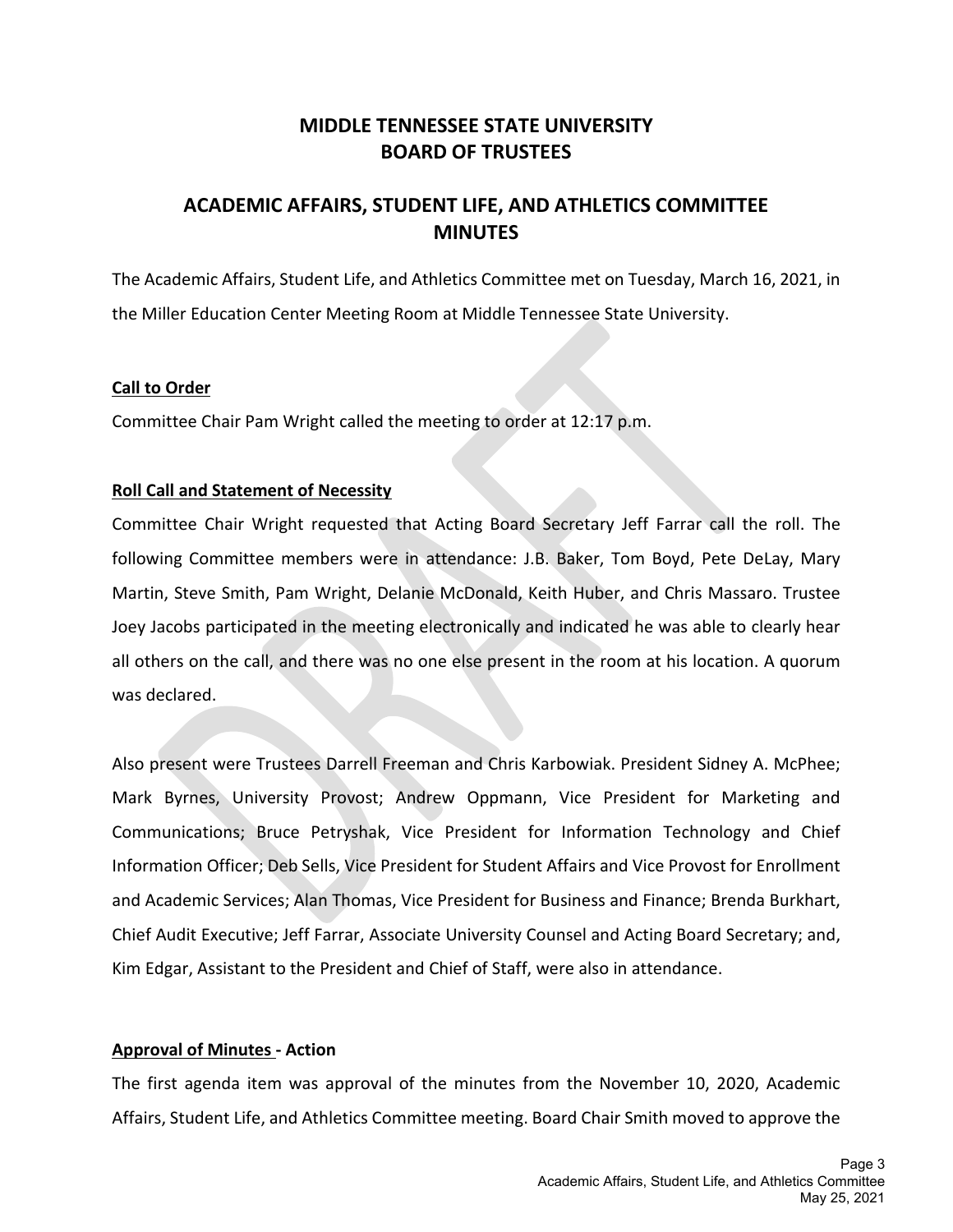minutes from the November 10, 2020, meeting and Trustee Baker seconded the motion. A roll call vote was taken and the motion to approve the minutes from the November 10, 2020, meeting of the Academic Affairs, Student Life, and Athletics Committee passed unanimously.

#### **Approval of Expedited Tenure - Action**

Provost Byrnes presented two candidates for expedited tenure who were recently hired by MTSU: Kenneth Currie, Chair of the Department of Engineering Technology and Kathleen Schmand, Dean of the Walker Library. They both held tenure at their previous institutions.

Trustee Boyd moved to approve expedited tenure for Kenneth Currie and Kathleen Schmand and Trustee Baker seconded the motion. A roll call vote was taken and the motion to approve expedited tenure for Kenneth Currie and Kathleen Schmand passed unanimously.

#### **Approval of Policy Revision - Action**

Provost Byrnes asked Associate Provost Mary Hoffschwelle to discuss Policy 50 Timely Reporting of a Substantive Change for Accredited Institutions of the SACSCOC and its accreditation implications. As an accredited institution of the Southern Association of Colleges and Schools Commission on Colleges (SACSCOC), MTSU must have its own substantive change policy in order to meet the requirement of standard 14.2 of accreditation and for reporting purposes. The policy and revision ensure compliance with both SACSCOC and also the U.S. Department of Education, particularly with regard to Federal Financial Aid.

Dr. Hoffschwelle also noted that the next two new off-campus instructional sites will have to undergo extensive reviews in which SACSCOC will scrutinize the institution as a whole to determine that we have the capacity to offer a program at that site, as well as a site-specific review of physical and financial resources, the qualifications of faculty, and other support services.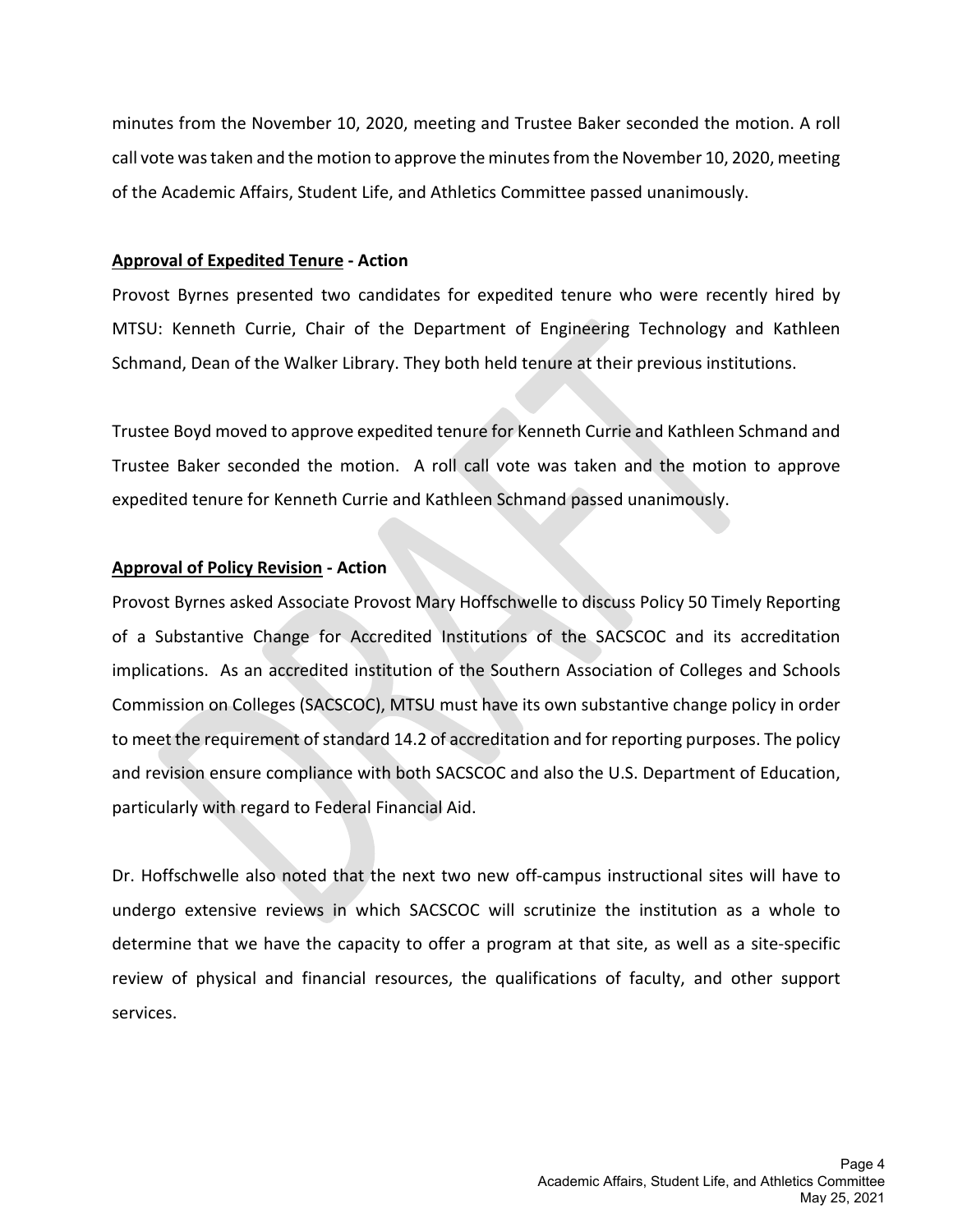Trustee Boyd moved to approve the revision to Policy 50 Timely Reporting of a Substantive Change for Accredited Institutions of the SACSCOC and Trustee Baker seconded the motion. A roll call vote was taken and the motion to approve the revision to Policy 50 passed unanimously.

#### **Approval of New Academic Degree Programs – Action**

Bachelor of Business Administration in Supply Chain Management Bachelor of Science in Media Management Bachelor of Science in Photography

Provost Byrnes reported to the Committee that these programs are currently concentrations within existing majors, and the proposal is to elevate them to standalone major status. Dr. Byrnes noted the benefit to students upon graduation of providing a more specific degree as opposed to a broader degree that is less descriptive to prospective employers.

Dr. Byrnes reported that there is great industry need for students trained in supply chain management, and student interest has also increased. Media Management and Photography are long-standing programs within the Bachelor of Science in Media and Entertainment. All three programs have a track record of strong enrollment in those areas as well as degrees awarded.

Trustee Martin expressed concern for programs with lower enrollment and that splitting concentrationsinto stand-alone majors might cause low enrollment. THEC identifies low enrolled programs annually, and each institution must report on plans to mitigate. Dr. Byrnes reported that after separating Media Management and Photography into stand-alone programs, the Interdisciplinary Media concentration will remain, and it had 26 degrees awarded last year.

Trustee Boyd commended the Supply Chain Management program for national ranking, and Trustee Baker inquired about the program's increase in internships, job placements, and corporate financial support due to the national ranking.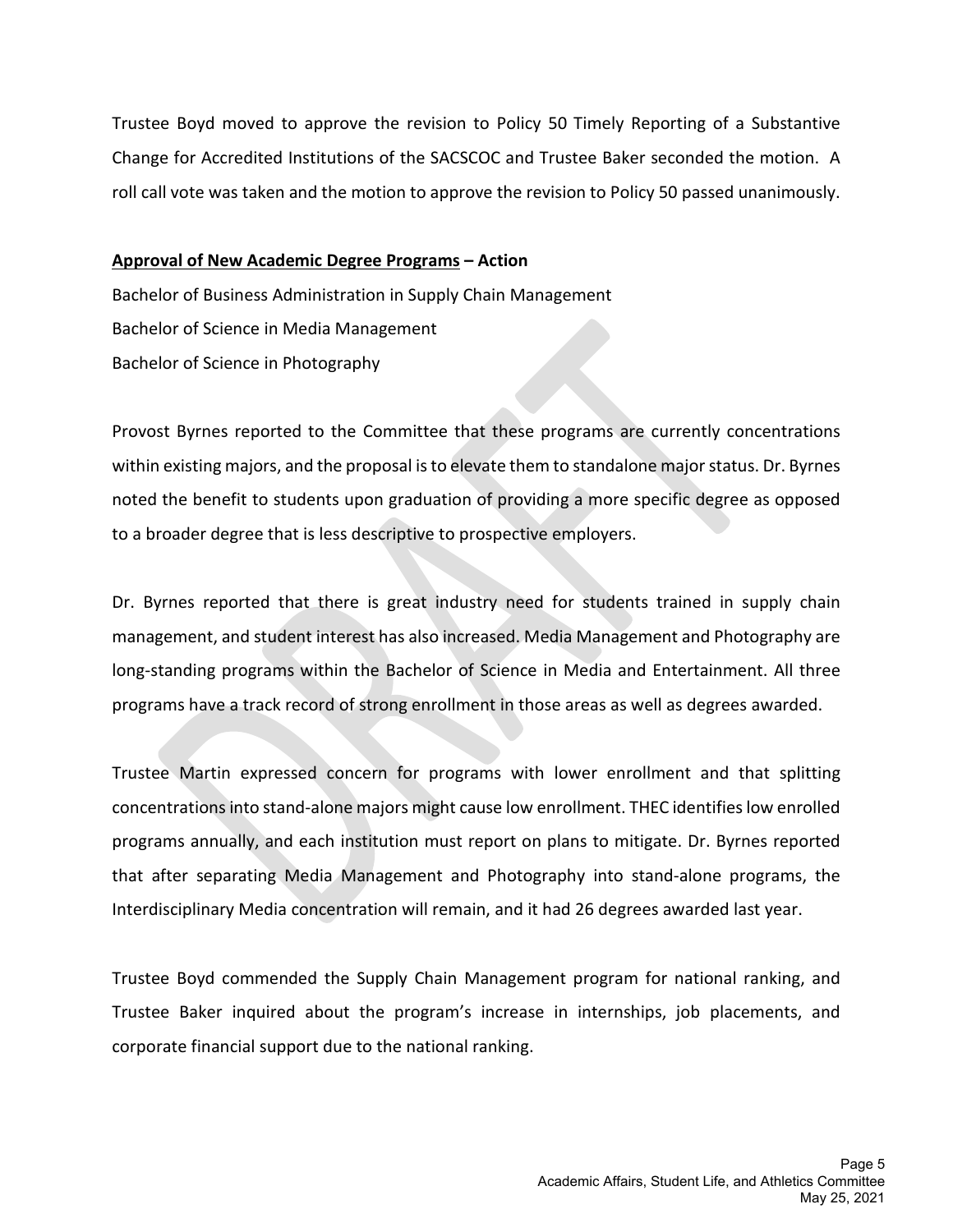A motion was made by Trustee Boyd to approve the Bachelor of Business Administration in Supply Chain Management, the Bachelor of Science in Media Management, and the Bachelor of Science in Photography. Trustee DeLay seconded the motion.

A roll call vote was taken and the motion to approve the Bachelor of Business Administration in Supply Chain Management, the Bachelor of Science in Media Management, and the Bachelor of Science in Photography passed unanimously.

#### **Approval of Degree under Consideration** (Action)

Master of Fine Arts in Independent Film and Television

Dr. Byrnes reported that the proposal to approve consideration of a Master of Fine Arts in Independent Film and Television would include tracks in documentary film making, creative producing, and live TV events. Dr. Byrnes reported that film and television are strengths of the University and specifically noted the TrueBlue TV station. Dr. Byrnes also noted that the College of Media and Entertainment is a premier college at MTSU with many industry contacts.

A motion was made by Trustee Baker to approve the consideration of a Master of Fine Arts in Independent Film and Television, and Trustee DeLay seconded the motion.

A roll call vote was taken and the motion to approve the consideration of a Master of Fine Arts in Independent Film and Television passed unanimously.

#### **Annual Report of Academic Program Actions** (Information)

Provost Byrnes referred to the materials for a list of significant academic actions approved by THEC during 2020. Some of the smaller changes were approved by THEC without coming before this Committee.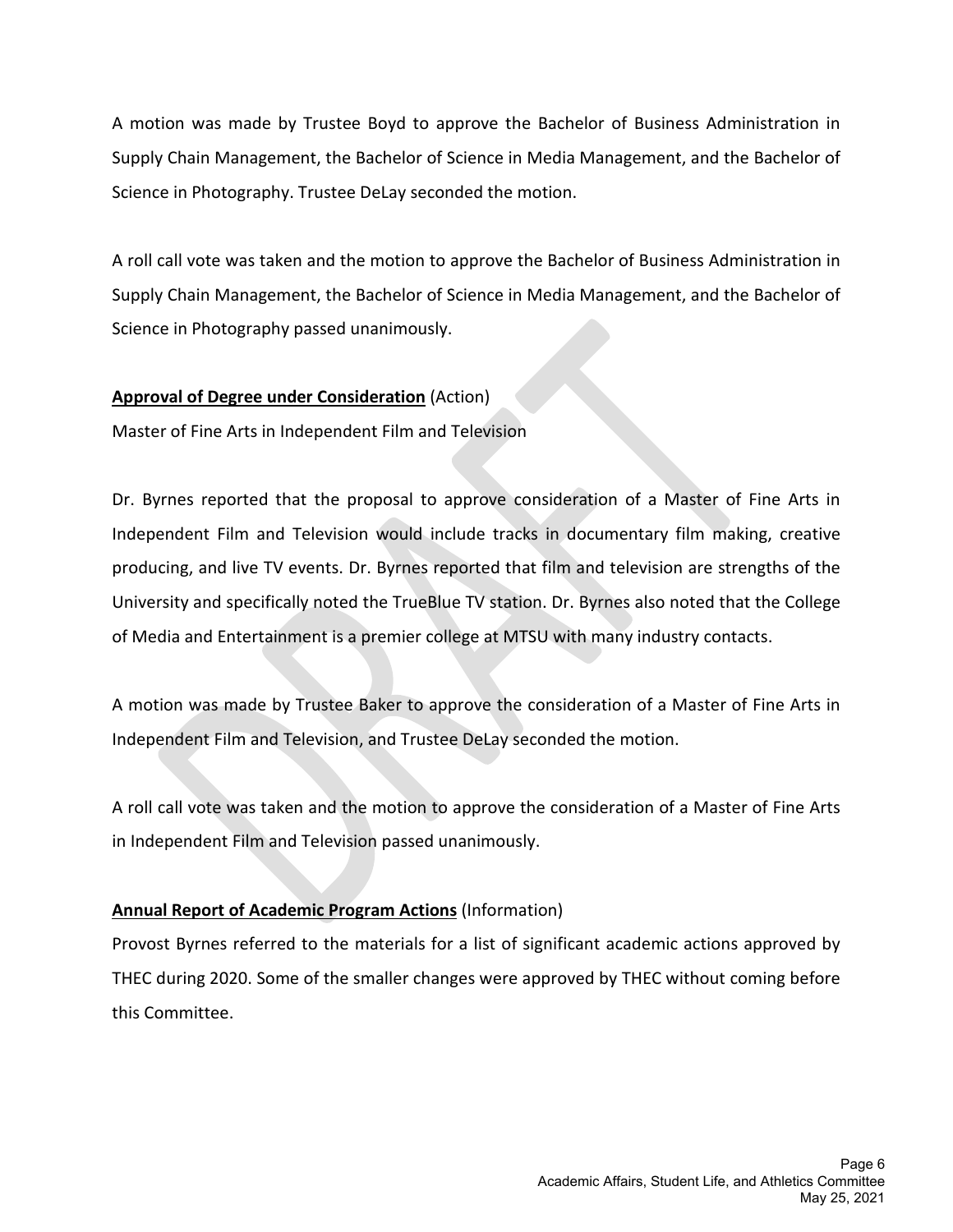Trustee Boyd encouraged exploring healthcare related degrees MTSU could add based on existing science buildings and equipment. Provost Byrnes agreed that health care is an area of growth and will continue to explore the possibilities.

#### **Achievement Gaps Initiative** (Information)

Vice Chairman Freeman asked for a follow up to the presentation made at the last committee meeting. An updated version of the Eliminating the Achievement Gap report was sent in advance. Provost Byrnes noted that the data does indicate some achievement gaps for Black male students, which is consistent with a national phenomenon. Dr. Byrnes also discussed the programs currently in place to work toward addressing the gap, which are producing positive results. Dr. Byrnes noted that Black students have progressed in every one of the categories that the University tracks, but there is still work to do. Existing programs will continue and additional programs will be launched.

Vice Chairman Freeman noted that according to the data sent, the Fall enrollment numbers declined for Black males. Vice Chairman Freeman noted that there is work to be done and that decisions should be based on data.

Provost Byrnes introduced Vice Provost for Student Success Rick Sluderto discuss the University's use of data. Dr. Sluder discussed that MTSU enrolls 17% of Black undergraduate students in the state (third to University of Memphis (30%) and Tennessee State University (24%)). The six-year graduation rate for Black undergraduates is 44.5% at MTSU (third to UT-Knoxville (63%) and Tennessee Tech (46.3%)). MTSU's fall-to-fall retention for all undergraduate students has increased from 82.4% to 86.4%, and 79.1% to 82.8% for Black undergraduate students.

Vice Chairman Freeman asked what the graph would look like if first-generation, Black male, Pell grant recipients were graduating at the same rate as Black undergraduates who were not firstgeneration, Pell-Grant recipients. Vice Chairman Freeman noted that the overall graduation rate would be much higher and that focus needs to be placed on specific groups.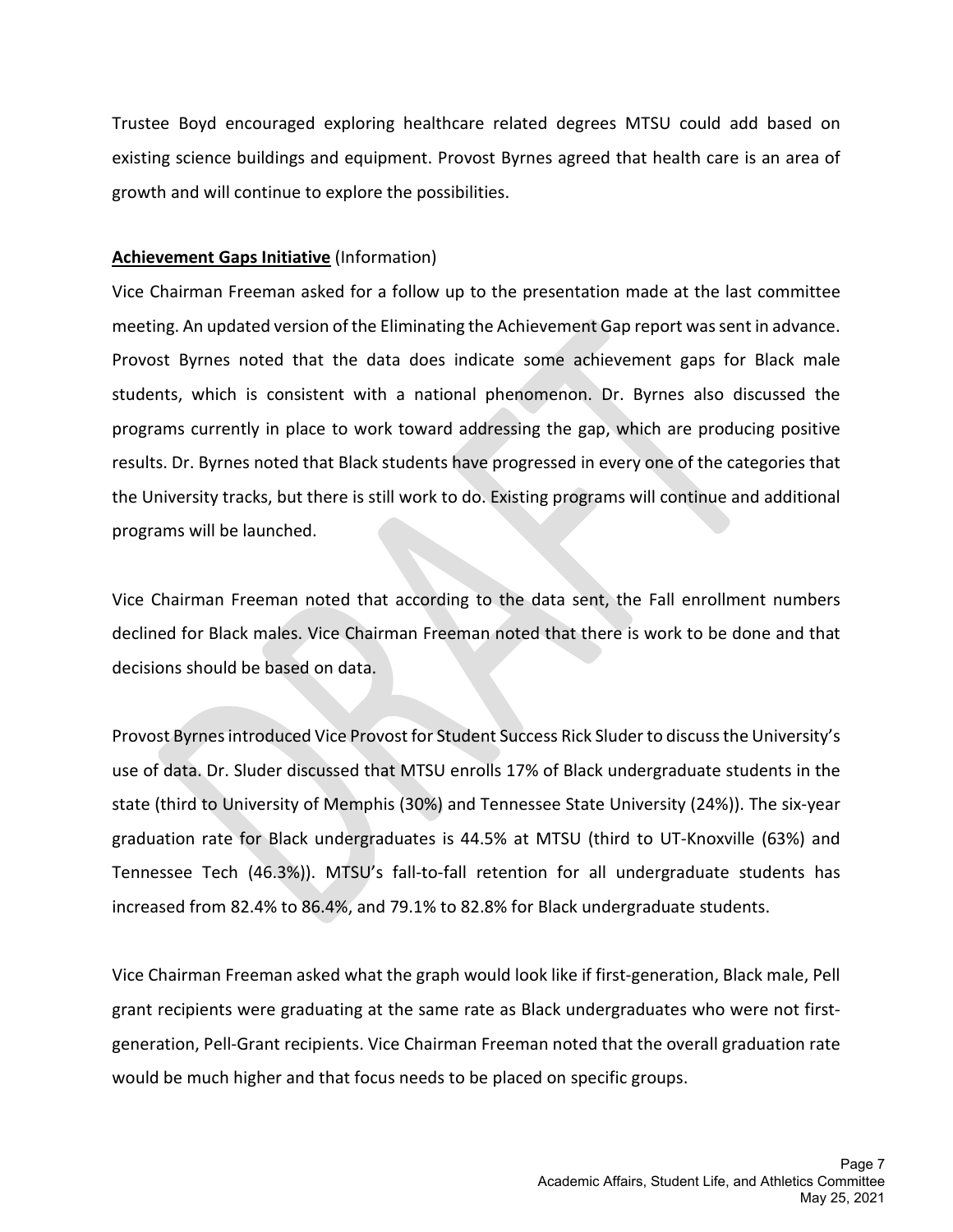Dr. Sluder noted that MTSU's six-year graduate rate for all undergraduate full-time students is 51.2% (44.8% for Black undergraduate full-time students and 53.8% for White undergraduate full-time students). Dr. Sluder explained that MTSU focuses on the six-year rate because that is what THEC focuses on. Vice Chairman Freeman pointed out that four-year graduation rates were also included in the data provided and suggested that the University should focus on four-year graduation rates.

President McPhee described MTSU programs that incentivize graduating in four years. All of the reporting MTSU provides to THEC for funding is based on six years, but that does not mean we are not working on graduating students in four years or less.

Vice Chairman Freeman stated that the four-year graduation rate is four times better for White students than Black students. Committee Chair Wright noted that this is a problem nationwide to put into perspective.

Trustee Martin added that time to degree is not necessarily the instrument to measure success. She noted the need to determine where students get bogged down and put structure and resources in place to speed up progression to graduation.

Vice Provost Sluder said that colleges must be student ready, and that is why MTSU has added advisors, tutoring, and supplemental instruction. The Office of Student Success's vision is to be a national thought, practice, and results leader.

Vice Provost Sluder also noted that Pell-Eligible, Black Male undergraduate students' time to degree was lower than average, which stood out as positive data.

Vice Chairman Freeman shared a SCORE presentation highlighting Georgia State University's student success initiatives. Vice Chairman Freeman will be serving on a THEC committee for Black males across the state.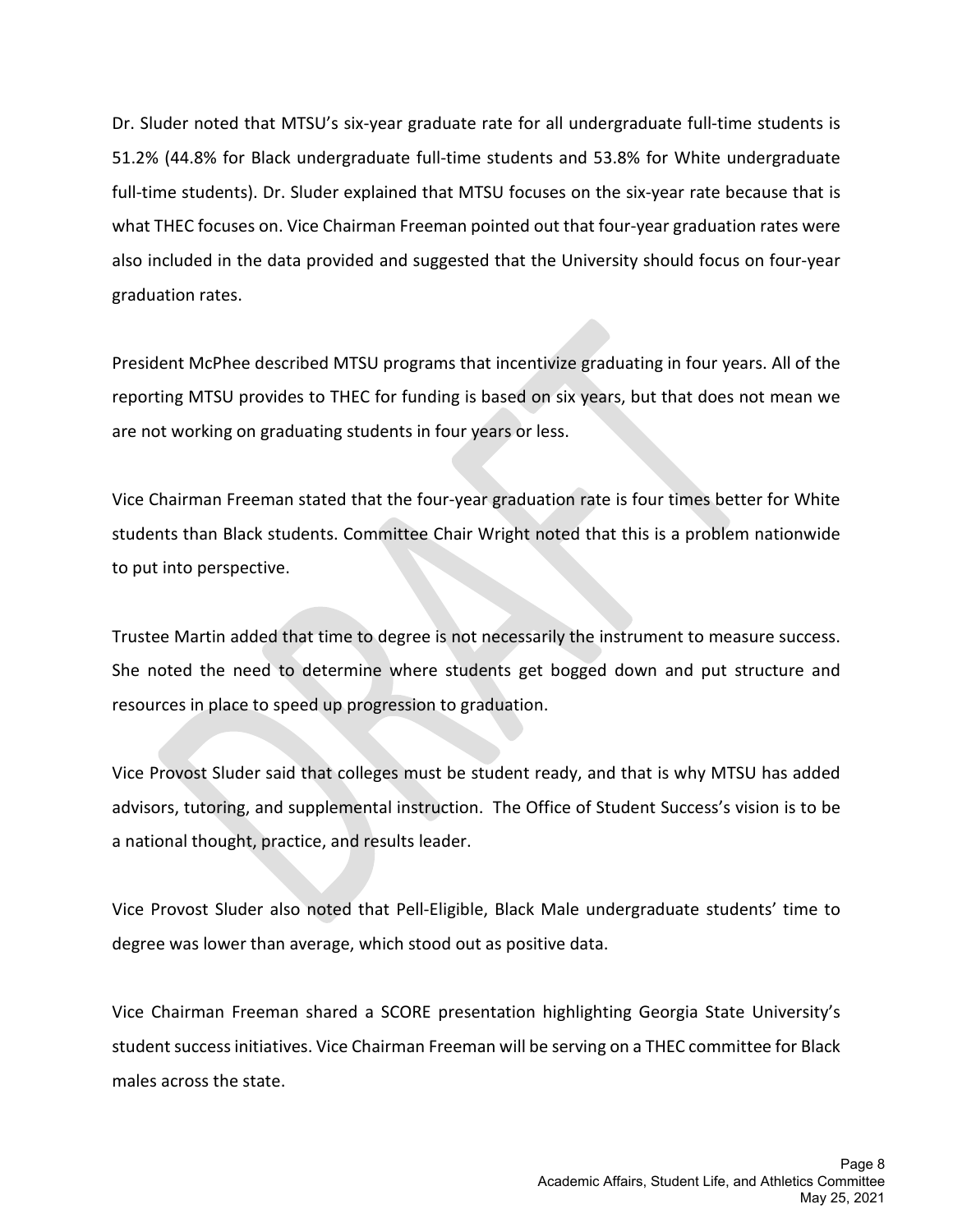President McPhee added that MTSU has implemented much of what Georgia State has done as noted in the "Middle Tennessee State University & Georgia State University Initiative Comparison Chart" in the materials.

#### **Adjournment**

The meeting adjourned at 1:39 p.m.

Respectfully submitted,

Academic Affairs, Student Life, and Athletics Committee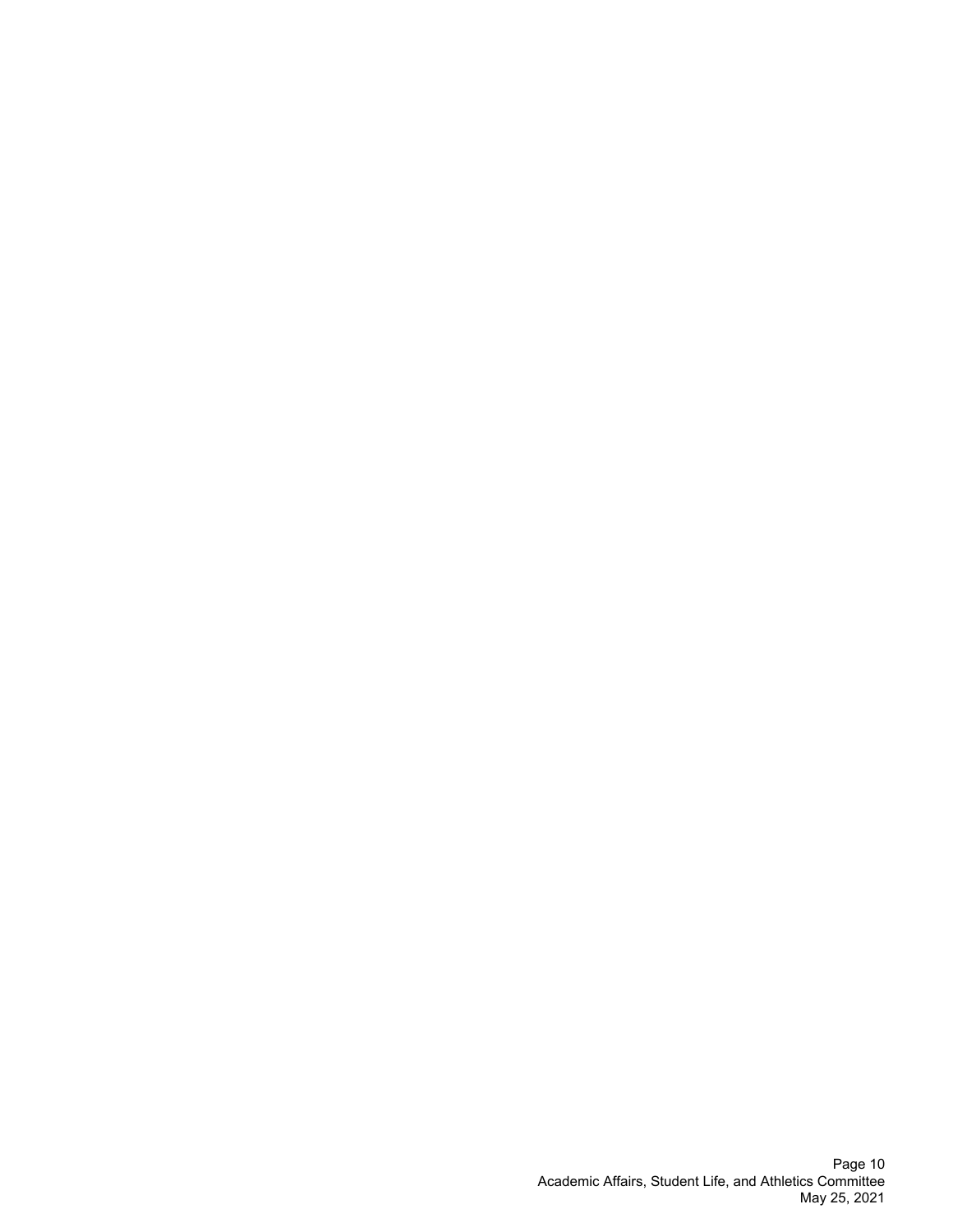

# <span id="page-14-0"></span>**Academic Affairs, Student Life, and Athletics Committee**

**Information Item**

| DATE:             | May 25, 2021                                                                         |
|-------------------|--------------------------------------------------------------------------------------|
| SUBJECT:          | <b>Diversity - Student Success Initiative:</b><br><b>Closing the Achievement Gap</b> |
| <b>PRESENTER:</b> | Mark Byrnes<br>Provost                                                               |

## **BACKGROUND INFORMATION:**

The University is continually working to identify steps to address achievement gaps among various student populations. During the next several meetings of this committee, highlights of some of the initiatives implemented to enhance student success will be presented.

At this meeting, Dr. Rick Sluder, Vice Provost for Student Success, will share information about MTSU Scholars Academy, its successes, and opportunities for improvement.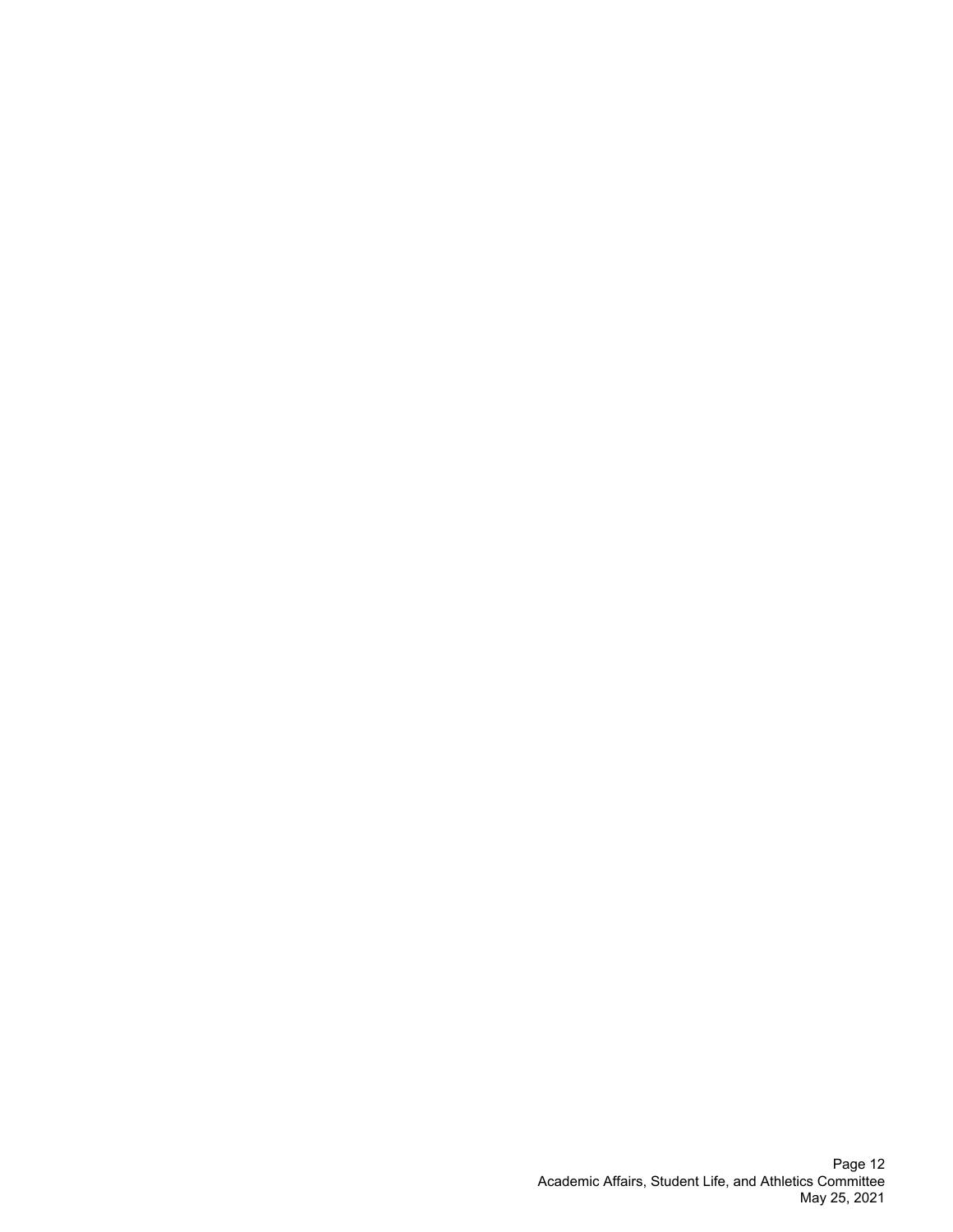

## <span id="page-16-0"></span>**Academic Affairs, Student Life, and Athletics Committee**

**Action Item**

DATE: May 25, 2021 SUBJECT: **Approval of Tenure and Promotion** PRESENTER: Mark Byrnes Provost

## **BACKGROUND INFORMATION:**

The following faculty members applied for tenure and/or promotion in September 2020 and have been reviewed by their department chair/school director, department/school committee, college committee, college dean, provost, and president, as stipulated by MTSU Policies 204 Tenure, 205 Promotion of Tenured and Tenurable Faculty, and their respective college and department policies. The president and provost recommend they be granted tenure and/or promotion effective August 1, 2021.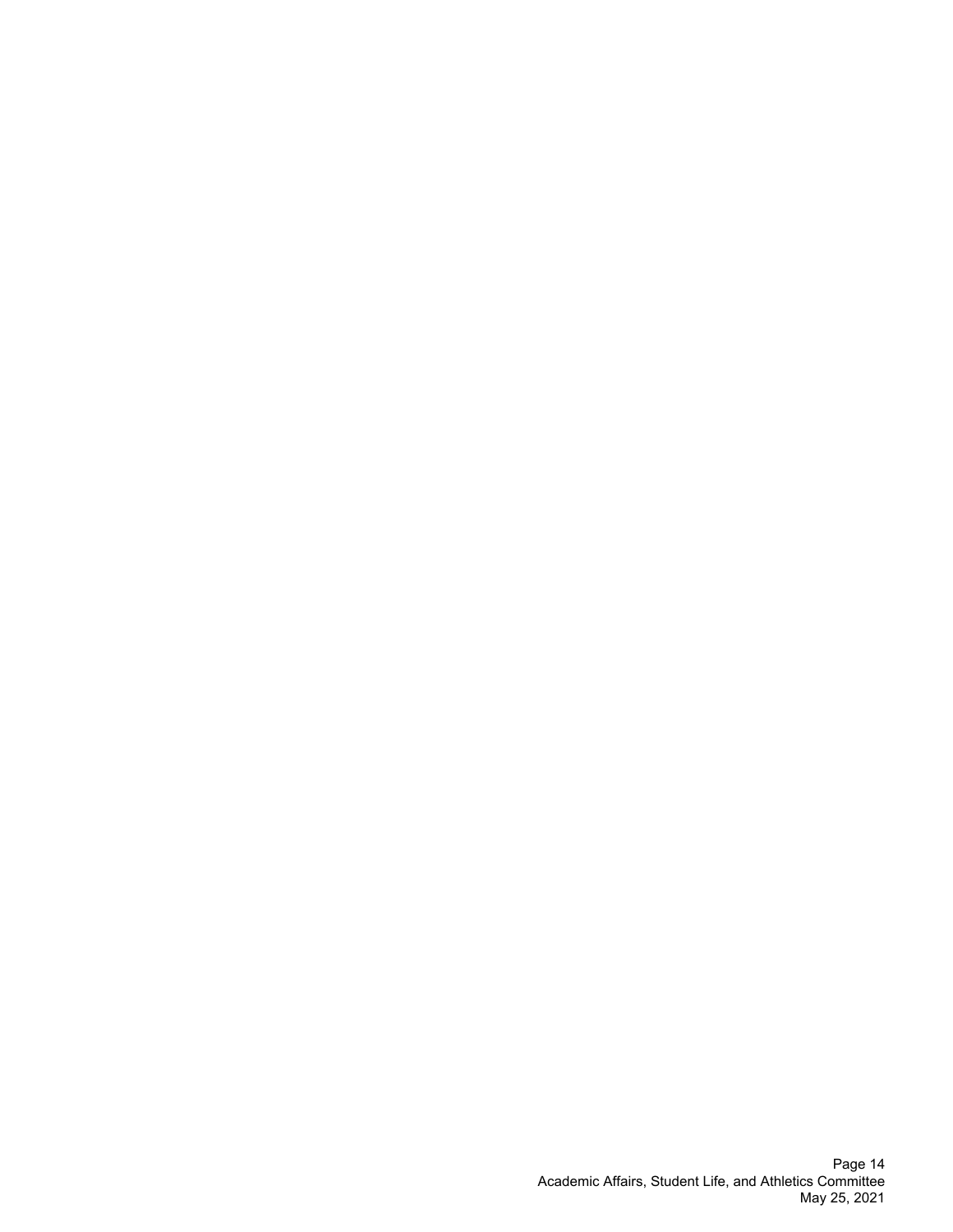|  | <b>Faculty Tenure Recommendations for 2021-22</b> |  |  |
|--|---------------------------------------------------|--|--|
|--|---------------------------------------------------|--|--|

|                | <b>Name</b>             | <b>Department</b>                                    |
|----------------|-------------------------|------------------------------------------------------|
| $\overline{1}$ | Abston, Kristie         | Management                                           |
| $\overline{2}$ | Arik, Murat             | Management                                           |
| 3              | Barbosa, Salvador       | <b>Computer Science</b>                              |
| 4              | Chaney, James           | Global Studies and Human Geography                   |
| 5              | Cruikshank, Sally       | Journalism and Strategic Media                       |
| 6              | DiCicco, Jonathan       | <b>Political Science and International Relations</b> |
| 7              | Dye, Christopher        | <b>Music</b>                                         |
| 8              | El Kadiri, Racha        | Geosciences                                          |
| 9              | Eschenfelder, Christine | Journalism and Strategic Media                       |
| 10             | Gao, Ying               | Agriculture                                          |
| 11             | Hanson, Michael         | Recording Industry                                   |
| 12             | Harden, Vickie          | Social Work                                          |
| 13             | Jackson, Alexander      | Psychology                                           |
| 14             | Julian, Kristi          | <b>Human Sciences</b>                                |
| 15             | Lancaster, Barbara      | <b>Nursing</b>                                       |
| 16             | Matthews, Lucy          | Marketing                                            |
| 17             | Neff, Thomas            | <b>Media Arts</b>                                    |
| 18             | Neupane, Suman          | Physics and Astronomy                                |
| 19             | Scott, Amanda           | <b>Collection Development and Management</b>         |
| 20             | Smith, Adam             | Management                                           |
| 21             | Stickle, Benjamin       | <b>Criminal Justice Administration</b>               |
| 22             | Williams, Ralph         | Management                                           |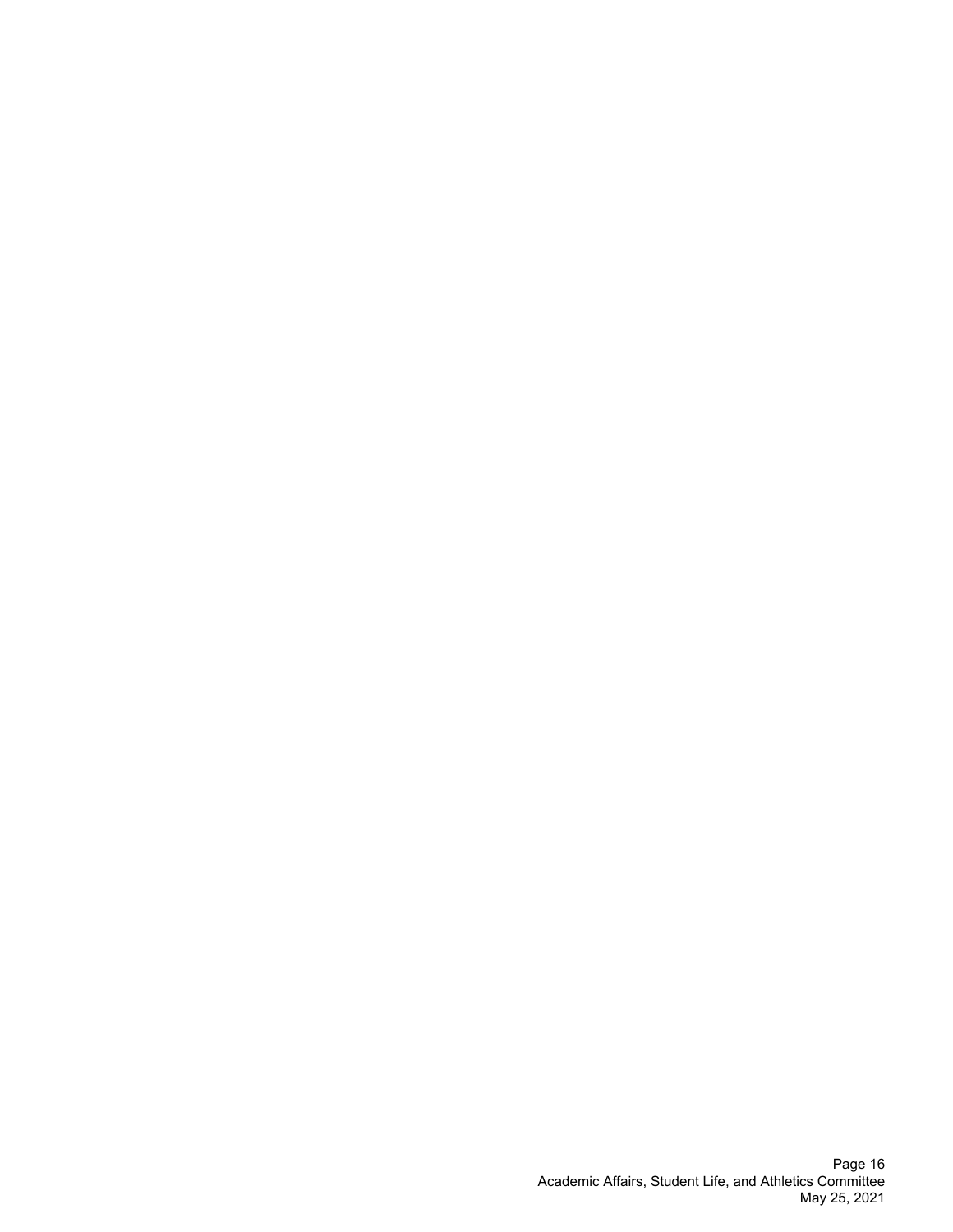# Faculty Promotion Recommendations for 2021‐22

|                | <b>Name</b>                | <b>Department</b>                                              | <b>Proposed Rank</b>       | <b>Current Rank</b>            |
|----------------|----------------------------|----------------------------------------------------------------|----------------------------|--------------------------------|
| $\mathbf{1}$   | Abston, Kristie            | Management                                                     | Associate Professor        | <b>Assistant Professor</b>     |
| $\overline{2}$ | Anfinson, Erin             | Art and Design                                                 | Professor                  | <b>Associate Professor</b>     |
| 3              | Arik, Murat                | Management                                                     | <b>Associate Professor</b> | <b>Assistant Professor</b>     |
| 4              | Ayers, Cynthia             | <b>Human Sciences</b>                                          | Senior Instructor          | Instructor                     |
| 5              | Barbosa, Salvador          | <b>Computer Science</b>                                        | <b>Associate Professor</b> | <b>Assistant Professor</b>     |
| 6              | Binkley, Helen             | <b>Health and Human Performance</b>                            | Professor                  | <b>Associate Professor</b>     |
| 7              | Blackwell, Aleka           | English                                                        | Professor                  | <b>Associate Professor</b>     |
| 8              | Chaney, James              | <b>Global Studies and Human</b><br>Geography                   | <b>Associate Professor</b> | <b>Assistant Professor</b>     |
| 9              | Cruikshank, Sally          | Journalism and Strategic Media                                 | <b>Associate Professor</b> | <b>Assistant Professor</b>     |
| 10             | DiCicco, Jonathan          | <b>Political Science and</b><br><b>International Relations</b> | Professor                  | <b>Associate Professor</b>     |
| 11             | Downs, Kevin               | Agriculture                                                    | Professor                  | <b>Associate Professor</b>     |
| 12             | Dunlap, John               | <b>Health and Human Performance</b>                            | Professor                  | <b>Associate Professor</b>     |
| 13             | Dye, Christopher           | <b>Music</b>                                                   | <b>Associate Professor</b> | <b>Assistant Professor</b>     |
| 14             | El Kadiri, Racha           | Geosciences                                                    | <b>Associate Professor</b> | <b>Assistant Professor</b>     |
| 15             | Elleman, Amy               | <b>Elementary and Special</b><br>Education                     | Professor                  | <b>Associate Professor</b>     |
| 16             | Eschenfelder,<br>Christine | Journalism and Strategic Media                                 | <b>Associate Professor</b> | <b>Assistant Professor</b>     |
| 17             | Franklin, Sekou            | <b>Political Science and</b><br><b>International Relations</b> | Professor                  | <b>Associate Professor</b>     |
| 18             | Gao, Ying                  | Agriculture                                                    | Professor                  | Associate Professor            |
| 19             | Hanson, Michael            | Recording Industry                                             | <b>Associate Professor</b> | <b>Assistant Professor</b>     |
| 20             | Harden, Vickie             | Social Work                                                    | <b>Associate Professor</b> | <b>Assistant Professor</b>     |
| 21             | Henderson, Frances         | English                                                        | Master Instructor          | Senior Instructor              |
| 22             | Jackson, Alexander         | Psychology                                                     | <b>Associate Professor</b> | <b>Assistant Professor</b>     |
| 23             | Julian, Kristi             | <b>Human Sciences</b>                                          | Professor                  | <b>Associate Professor</b>     |
| 24             | Kaplan, Jennifer           | <b>Mathematical Sciences</b>                                   | Professor                  | Associate Professor            |
| 25             | Lancaster, Barbara         | <b>Nursing</b>                                                 | <b>Associate Professor</b> | <b>Assistant Professor</b>     |
| 26             | Matthews, Lucy             | Marketing                                                      | <b>Associate Professor</b> | <b>Assistant Professor</b>     |
| 27             | Moore, Shelley C.          | <b>Nursing</b>                                                 | Professor                  | Associate Professor            |
| 28             | Neff, Thomas               | Media Arts                                                     | <b>Associate Professor</b> | Assistant Professor<br>Page 17 |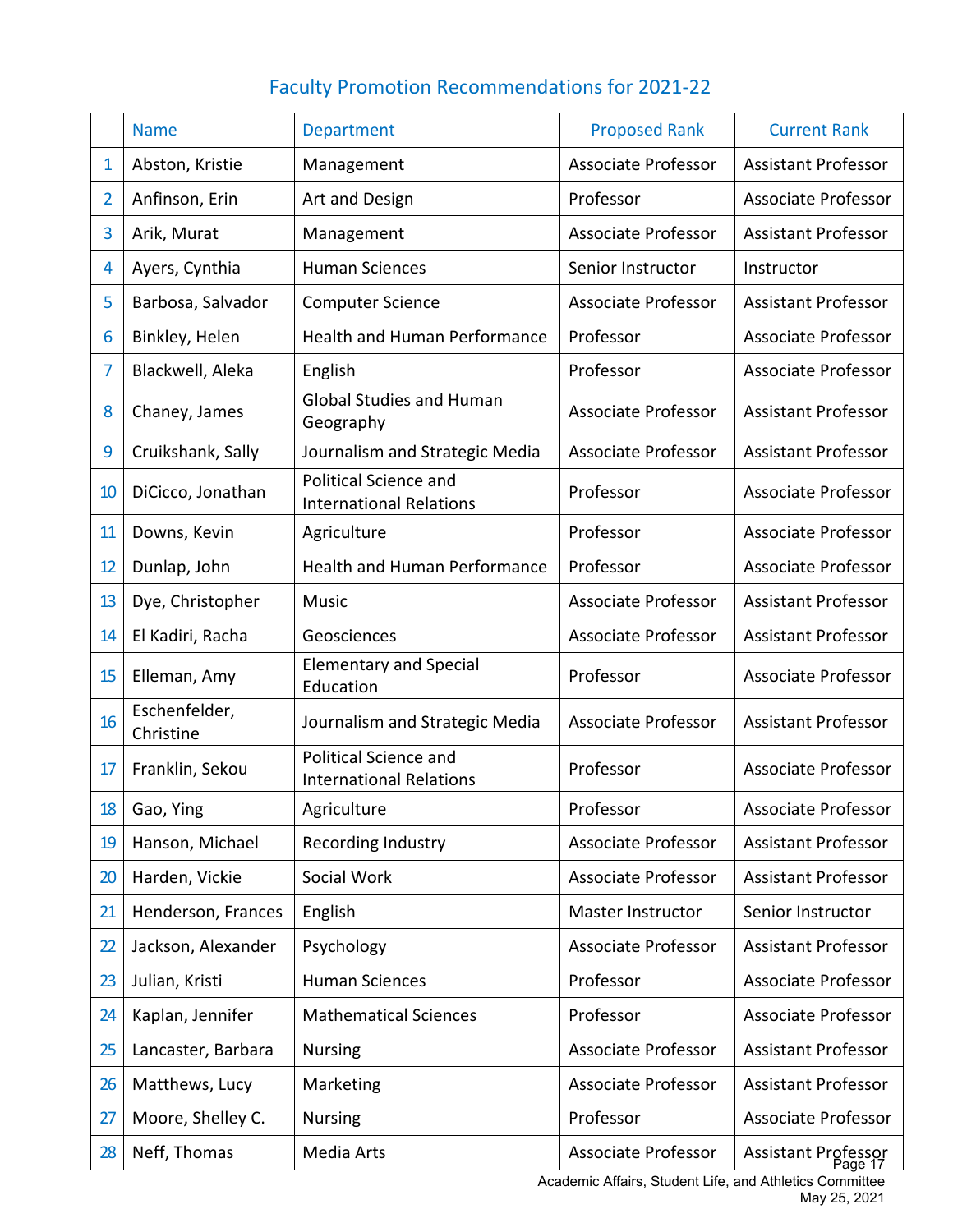|    | <b>Name</b>                | Department                                       | <b>Proposed Rank</b>       | <b>Current Rank</b>        |
|----|----------------------------|--------------------------------------------------|----------------------------|----------------------------|
| 29 | Neupane, Suman             | Physics and Astronomy                            | <b>Associate Professor</b> | <b>Assistant Professor</b> |
| 30 | Owusu, Andrew              | <b>Health and Human Performance</b>              | Professor                  | <b>Associate Professor</b> |
| 31 | Phillips, Kristin          | <b>Health and Human Performance</b>              | Master Instructor          | Senior Instructor          |
| 32 | Scott, Amanda              | Library Collection Development<br>and Management | Associate Professor        | <b>Assistant Professor</b> |
| 33 | Smith, Adam                | Management                                       | Associate Professor        | <b>Assistant Professor</b> |
| 34 | Smith, Carter              | <b>Criminal Justice Administration</b>           | Master Instructor          | Senior Instructor          |
| 35 | Smith, Daniel              | <b>Economics and Finance</b>                     | Professor                  | Associate Professor        |
| 36 | Volkov, Anatoliy           | Chemistry                                        | Professor                  | <b>Associate Professor</b> |
| 37 | Volpe Rinonapoli,<br>Paolo | World Languages, Literatures,<br>and Cultures    | Master Instructor          | Senior Instructor          |
| 38 | Williams, Ralph            | Management                                       | <b>Associate Professor</b> | <b>Assistant Professor</b> |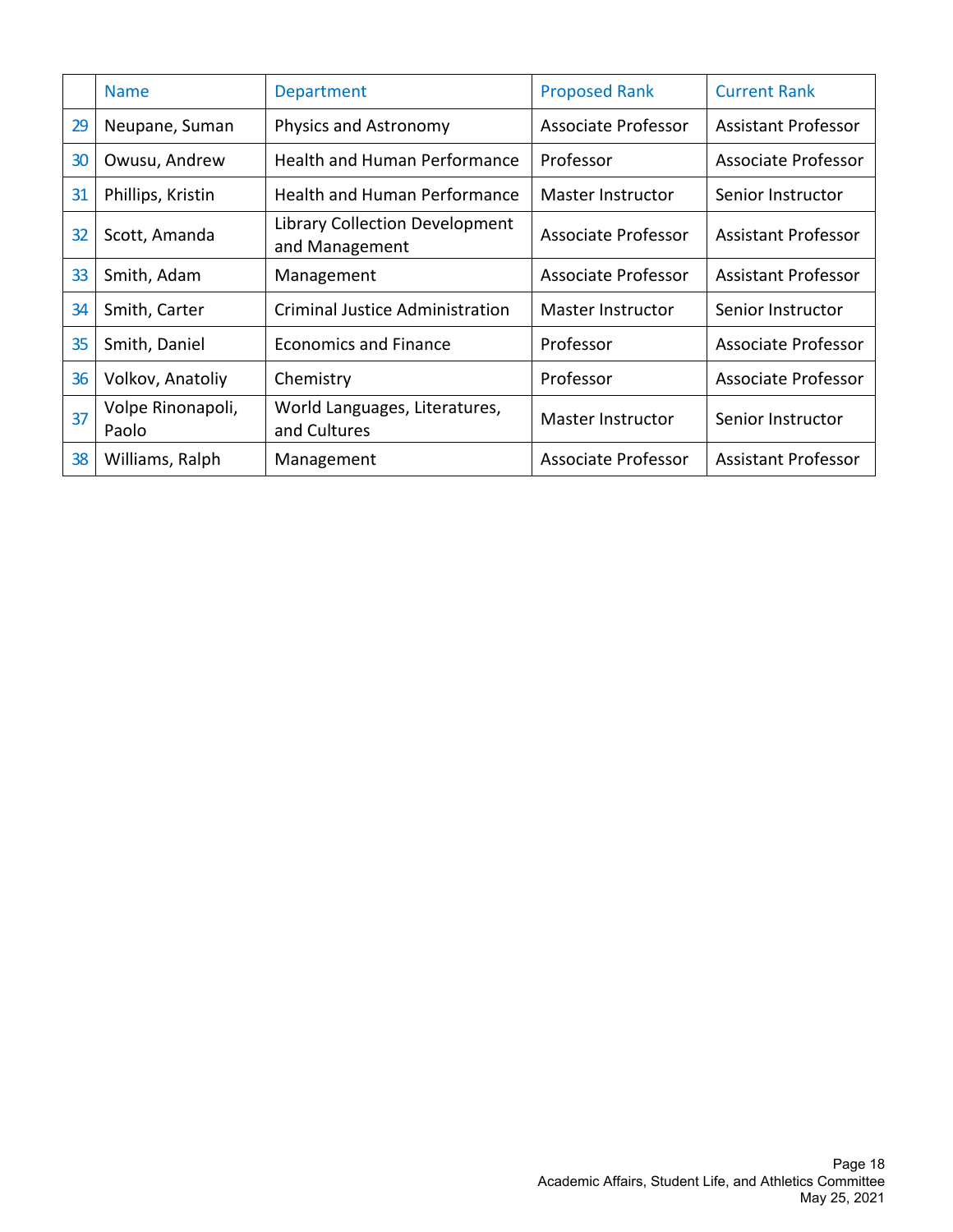

# <span id="page-22-0"></span>**Academic Affairs, Student Life, and Athletics Committee**

## **Information Item**

| DATE:             | May 25, 2021                                                                                             |
|-------------------|----------------------------------------------------------------------------------------------------------|
| SUBJECT:          | <b>Application and Enrollment Activity</b>                                                               |
| <b>PRESENTER:</b> | Deb Sells<br>Vice President for Student Affairs and<br>Vice Provost for Enrollment and Academic Services |

## **BACKGROUND INFORMATION:**

Update of the most recent application, admission, enrollment, and CUSTOMS data for Fall 2021.